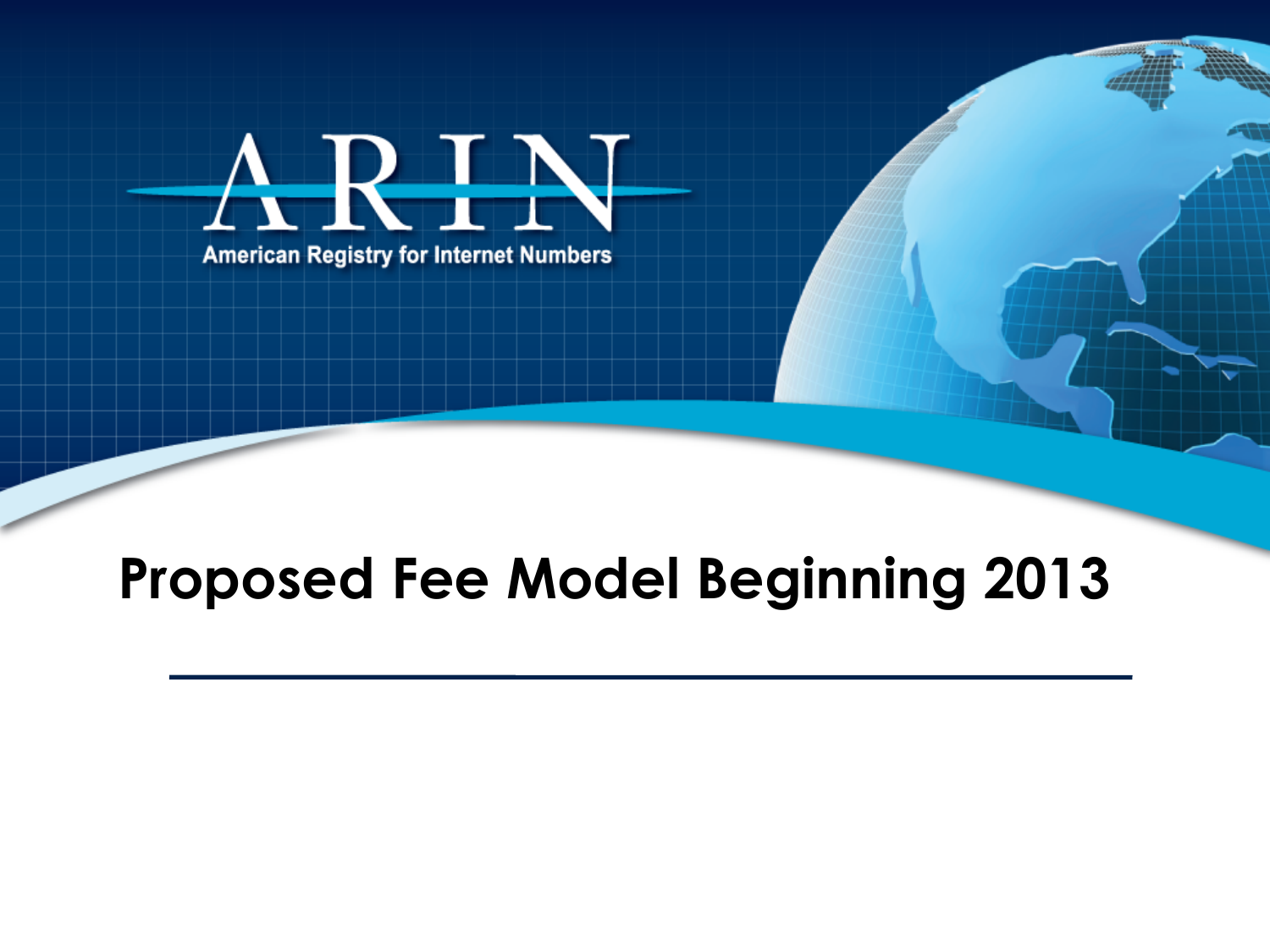#### 1. Equitable Fees based on costs

*Members receiving comparable services should have comparable fees where feasible* 

*Not striving for precise cost recovery but fair and reasonable distribution of expenses* 

**American Registry for Internet Numbers** 

 $\mathcal{P}$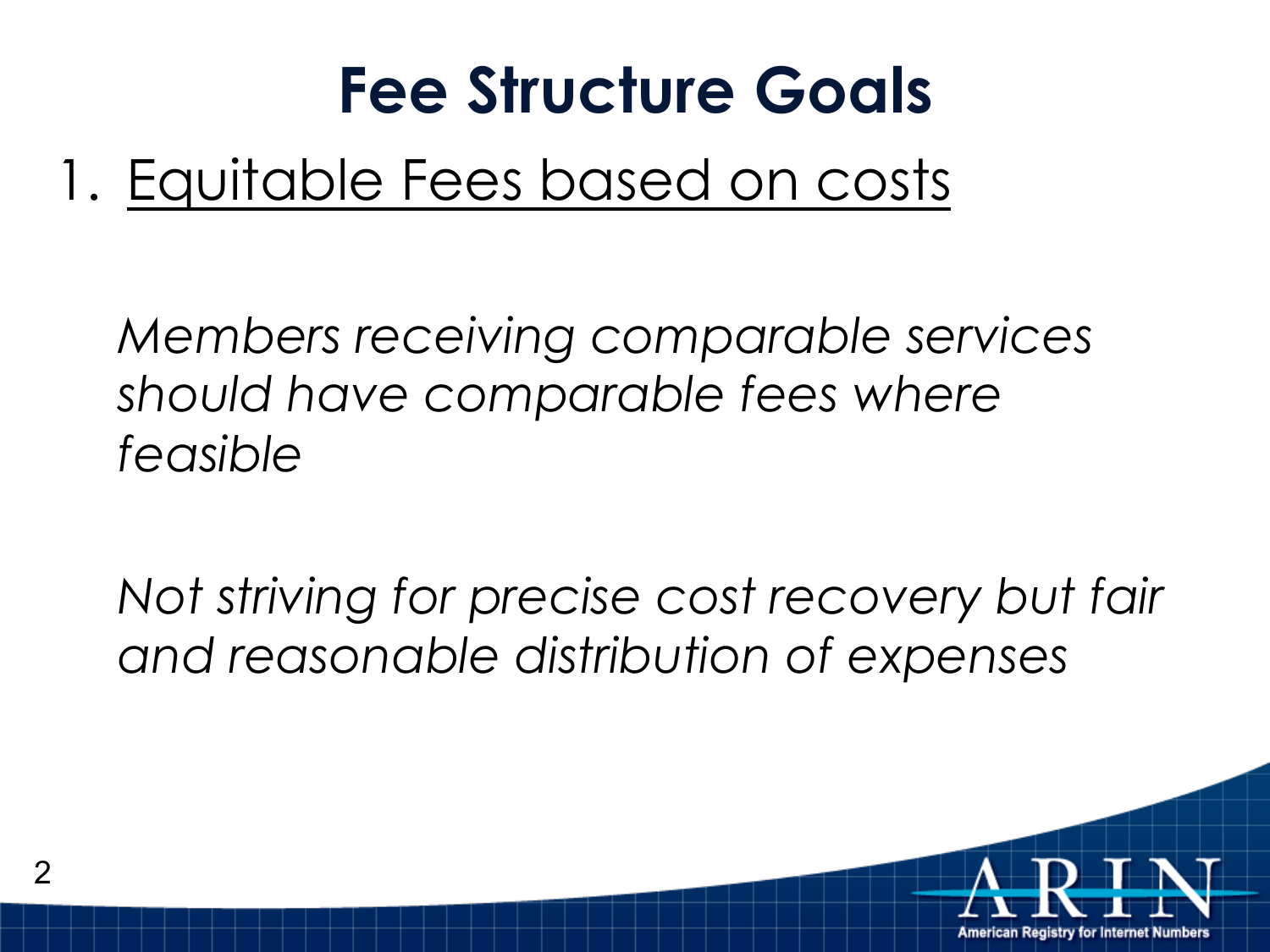2. Avoid creating disincentives for adoption of industry-wide initiatives

*While recovering new costs is important, an inclusive approach is sometimes needed.* 

American Registry for Internet Numbers

*Examples:* 

- *IPv6 deployment*
- *Resource certification*

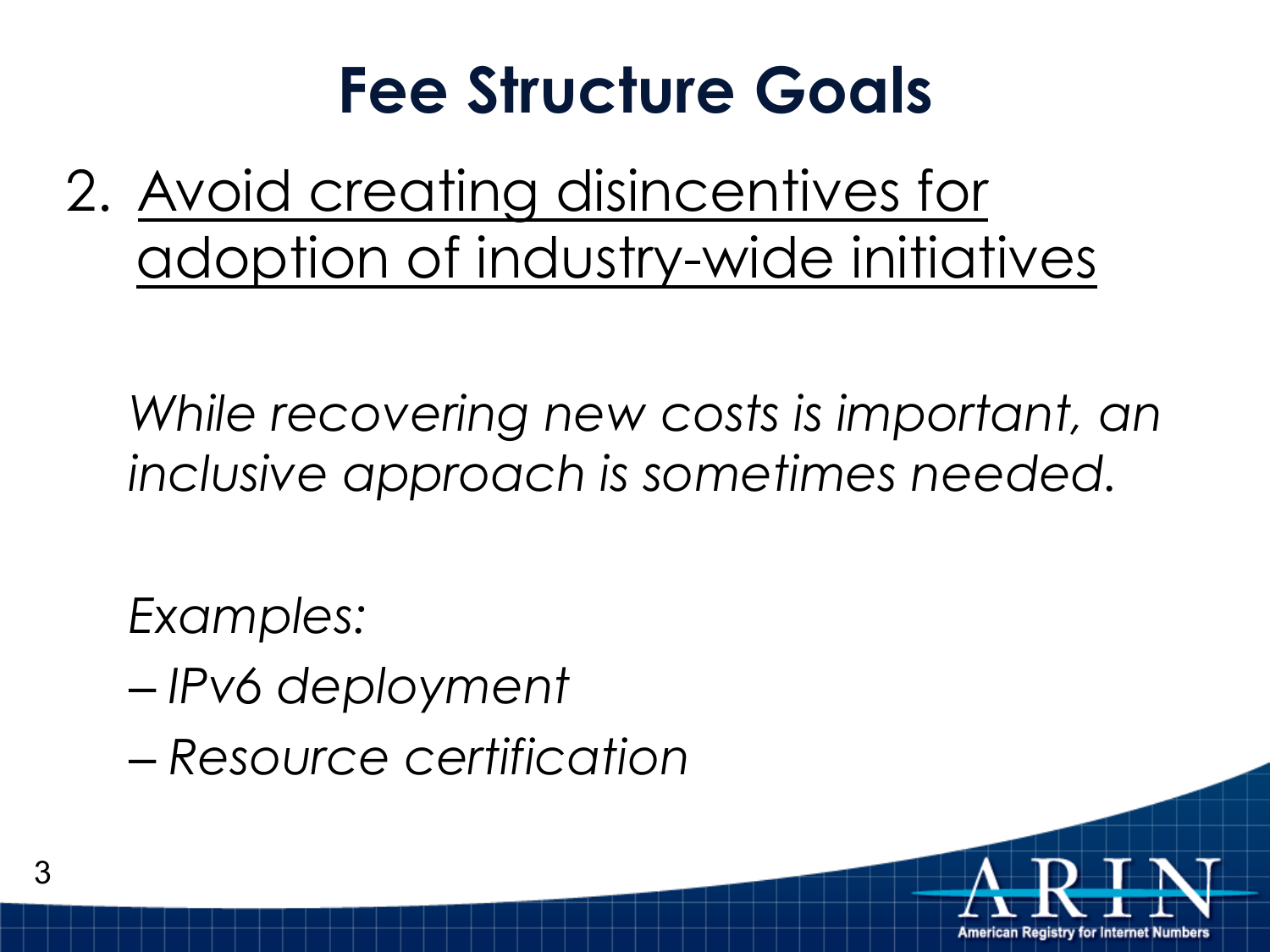3. Target an ARIN that meets the community's needs based on longterm post-IPv4-runout expenses:

*Will require ongoing dialogue with the members on their expectations as well as careful monitoring of reserves* 

4

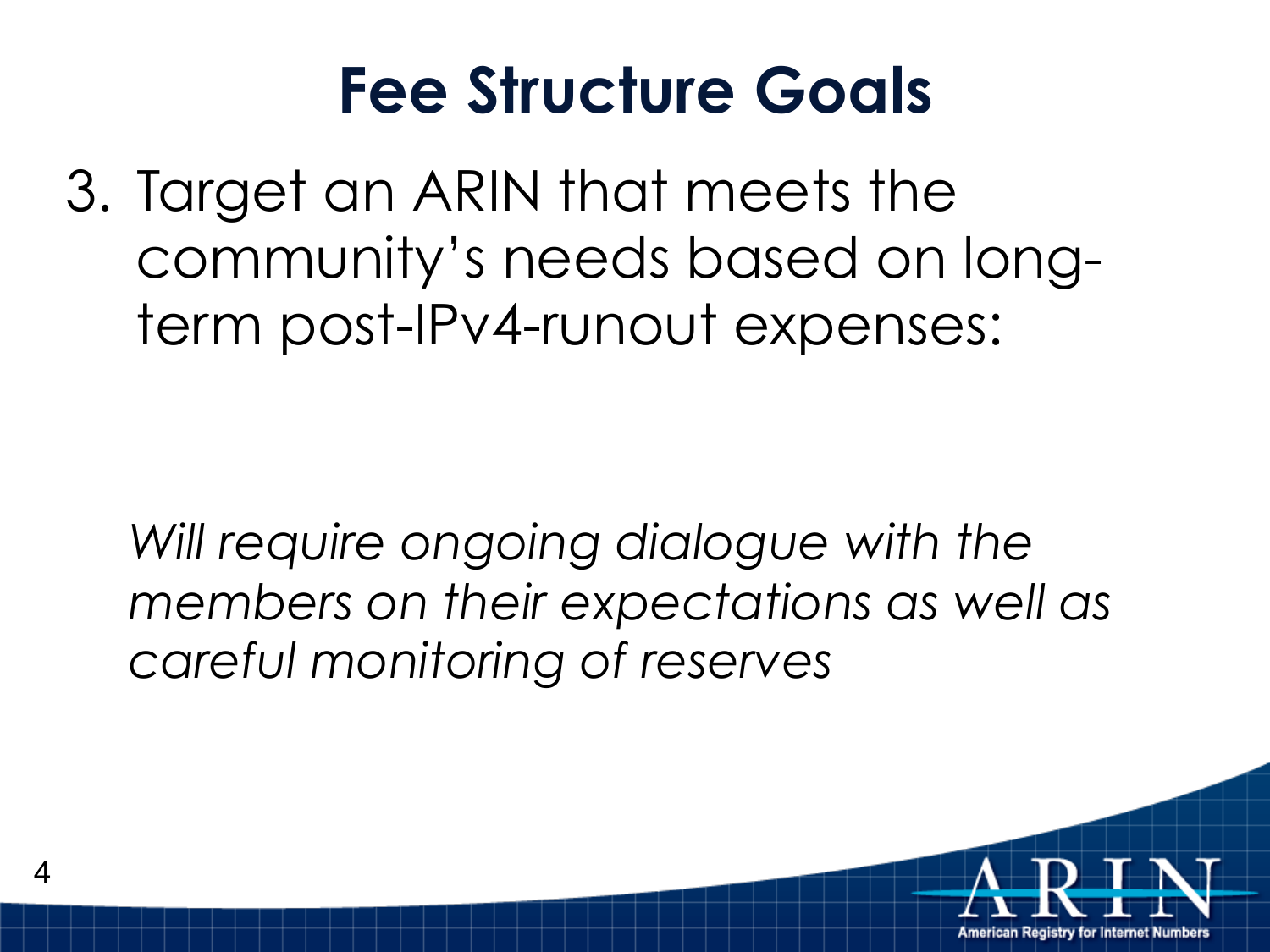4. Maintain and reduce where possible costs for smaller Internet organizations

*The success of the Internet is fueled by the innovation and enthusiasm of many smaller participants, and ARIN's fee schedule should support and encourage such parties* 

American Registry for Internet Numbers

*Requires "spreading out" of the fee categories*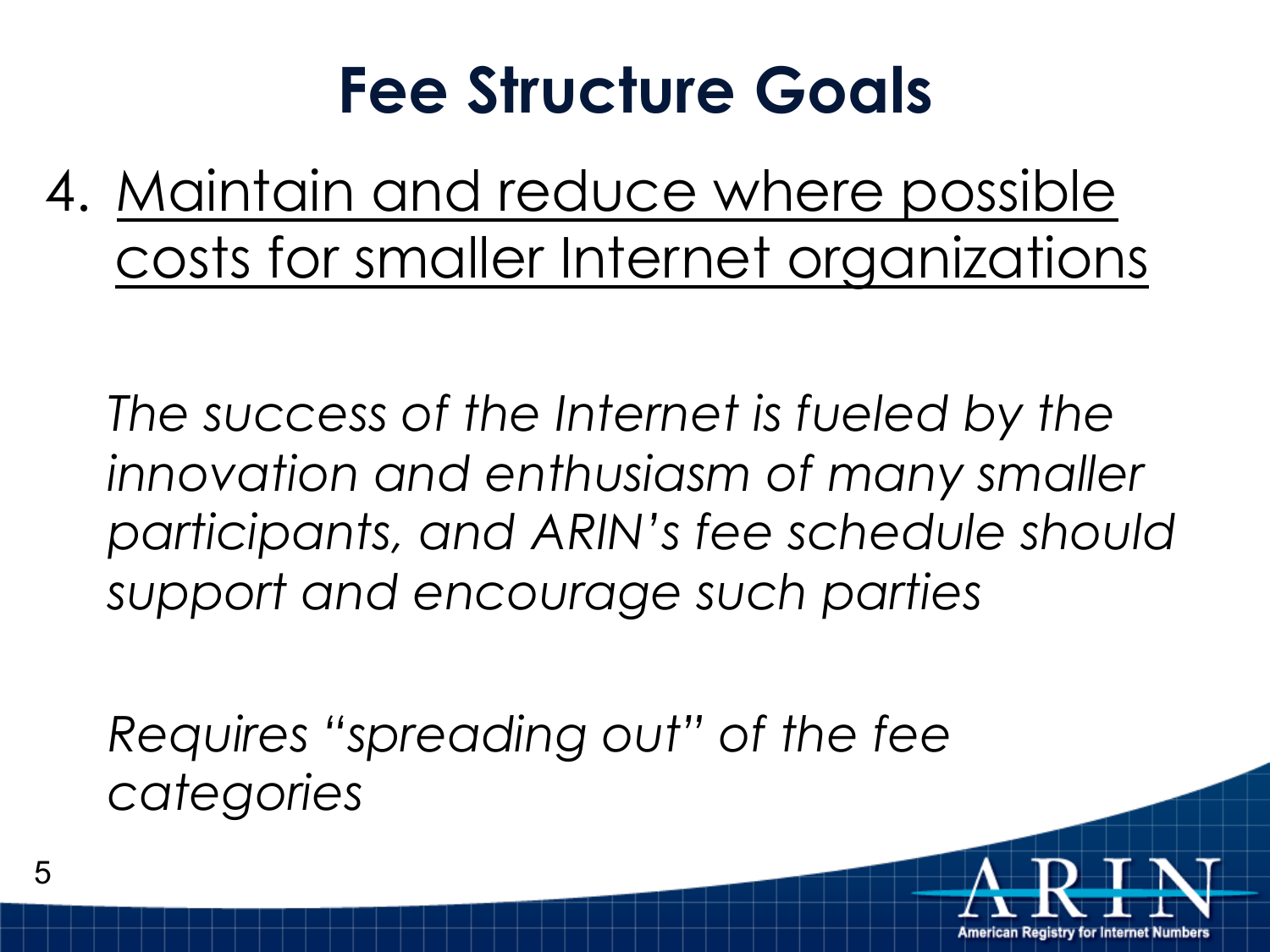5. Promote open membership structure for those with bona fide interest

*ARIN has put significant consideration into membership structure to allow for involvement of interested parties while minimizing risk of improper capture* 

*Need to preserve this while maximizing openness of membership* 

American Registry for Internet Numbers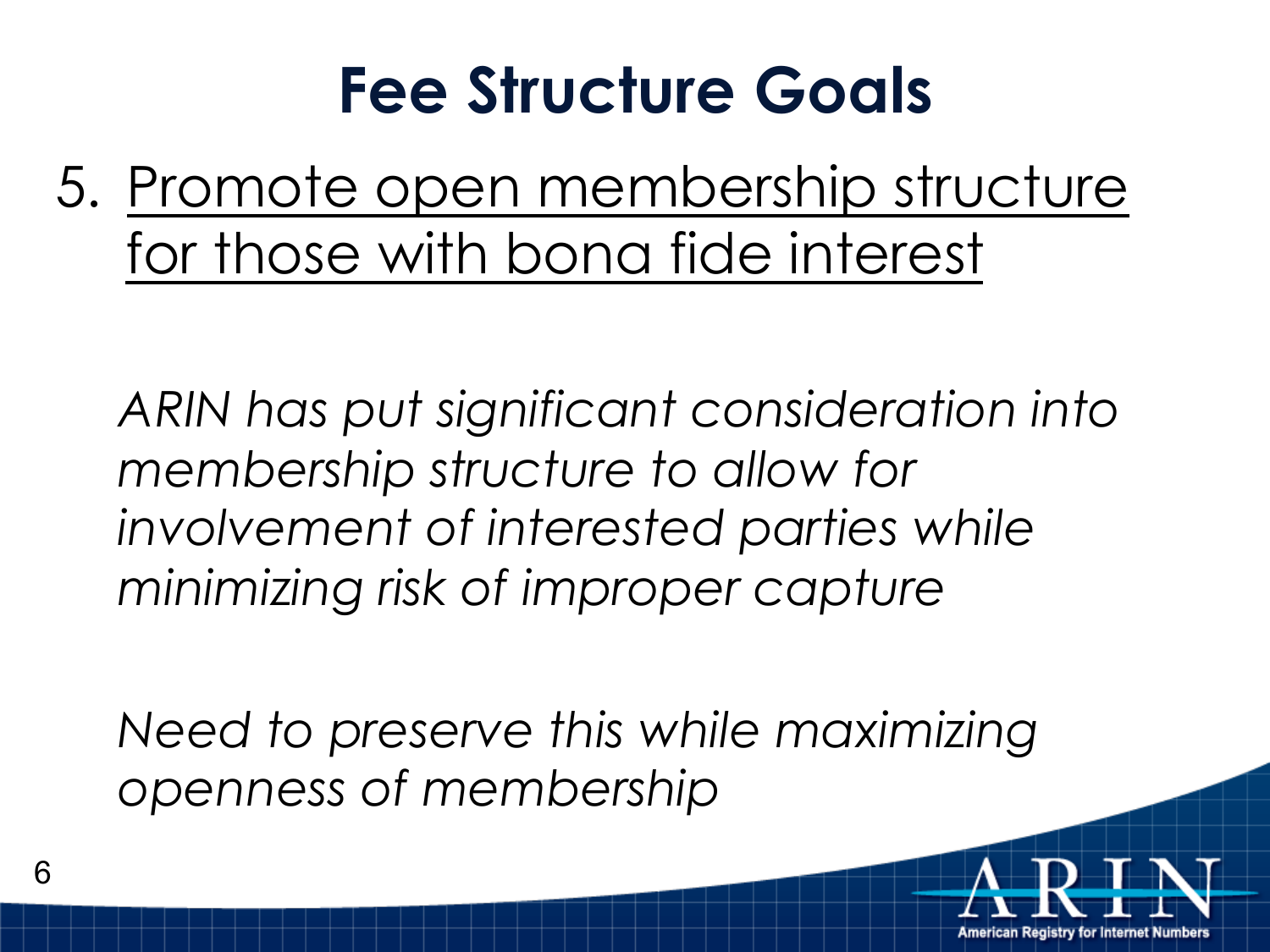## **Recent Revenue History**

| Revenue                                  | 2008          | 2009                                | 2010          | 2011                       | 2012<br>Projected                    |
|------------------------------------------|---------------|-------------------------------------|---------------|----------------------------|--------------------------------------|
| <b>ASN Initials</b>                      | \$<br>849,626 | \$<br>767,587                       | \$<br>710,709 | \$<br>677,837              | \$<br>34,492                         |
| Assignments                              | \$<br>554,250 | \$<br>511,250                       | \$<br>888,750 | \$<br>1,415,250            | \$1,352,500                          |
| <b>IPv4 Allocations</b>                  | \$9,011,175   | \$9,530,423                         | \$9,989,196   | \$10,393,760               | \$10,577,592                         |
| <b>IPv6 Allocations</b>                  | \$<br>28,600  | $\boldsymbol{\mathsf{S}}$<br>82,775 | \$<br>213,813 | \$<br>424,684              | \$<br>807,004                        |
| Other                                    | \$1,129,146   | \$1,544,134                         | \$1,372,510   | $\frac{1}{2}$<br>1,455,200 | \$1,465,500                          |
| <b>Registration</b><br><b>Revenue</b>    | \$11,572,797  | \$12,436,169                        | \$13,174,978  | \$14,366,731               | \$14,837,090                         |
| Investment<br>Revenue<br>Budgeted @ 4.5% | (\$5,994,514) | \$5,464,899                         | \$2,917,326   | ( \$355,285)               | $\boldsymbol{\mathsf{S}}$<br>500,000 |
| <b>TOTAL</b><br><b>REVENUE</b>           | \$5,578,283   | \$17,901,068                        | \$16,092,304  | \$14,011,446               | \$15,337,090                         |

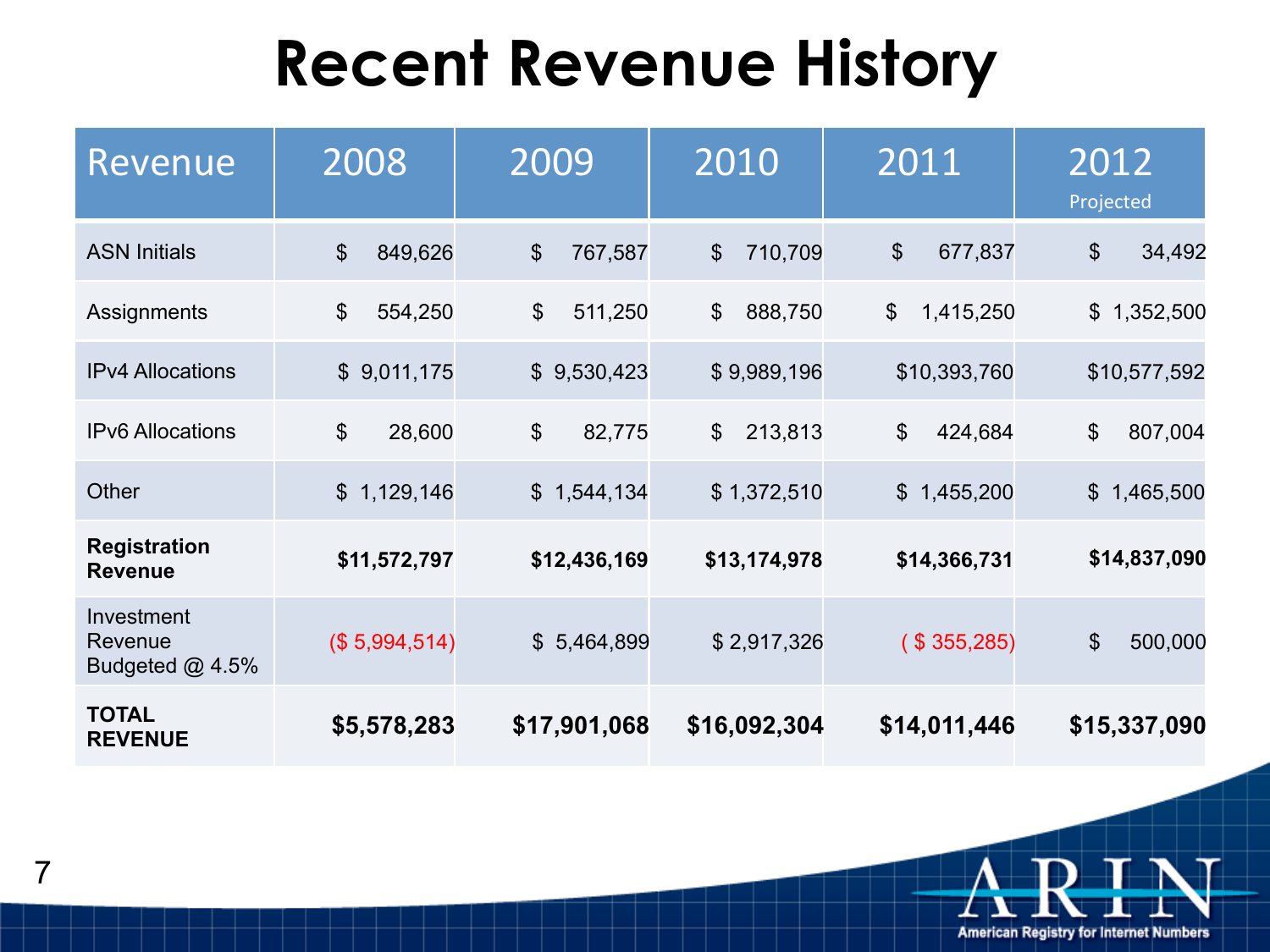## **Proposed Fee Structure**

- *Finalize transition from "fee for numbers" to "fee for registration services"*
- *Align IPv4 and IPv6 fee schedules into single set of registration services plans based on total resources held*
- *Remove unlimited registry services for a \$100 annual maintenance fee and replace with per address block and per ASN maintenance fees*
- *Make sure registration service plans are very low cost and suitable for smallest organizations (e.g. adding XX-Small category)*

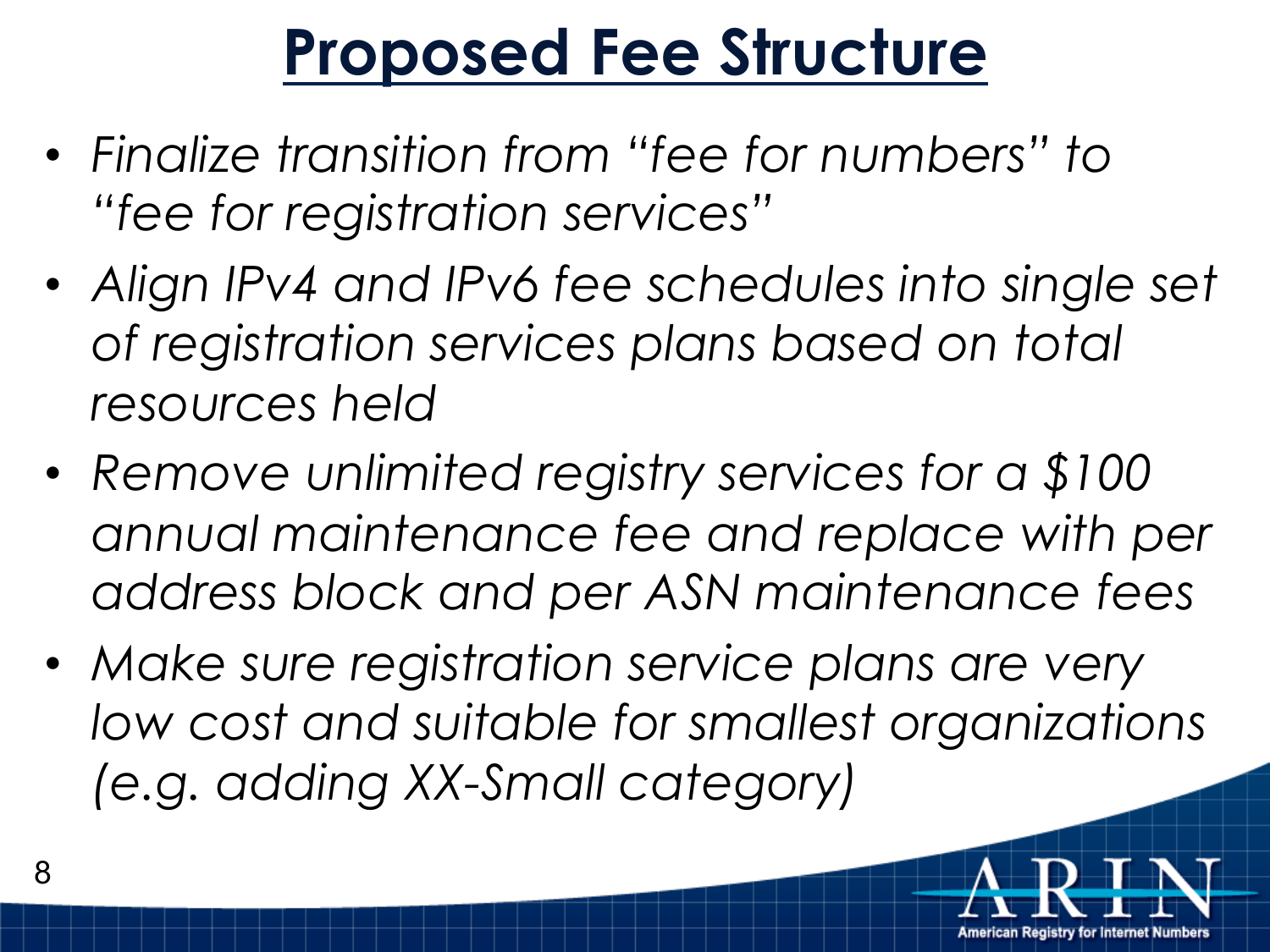### **Registration Services Subscription – Current Categories**

| <b>RSSP Size Category</b> | <b>IPv4 Resources</b>         | <b>IPv6 Resources</b> |
|---------------------------|-------------------------------|-----------------------|
| XX-Small                  | n/a                           | n/a                   |
| X-Small                   | Smaller than /20              | /40 to /32            |
| Small                     | /20 to /19                    | /31 to /30            |
| Medium                    | Larger than /19, up to<br>/16 | /29 to /27            |
| Large                     | Larger than /16, up to<br>/14 | /26 to /22            |
| X-Large                   | Larger than /14               | Larger than /22       |
| XX-Large                  | n/a                           | n/a                   |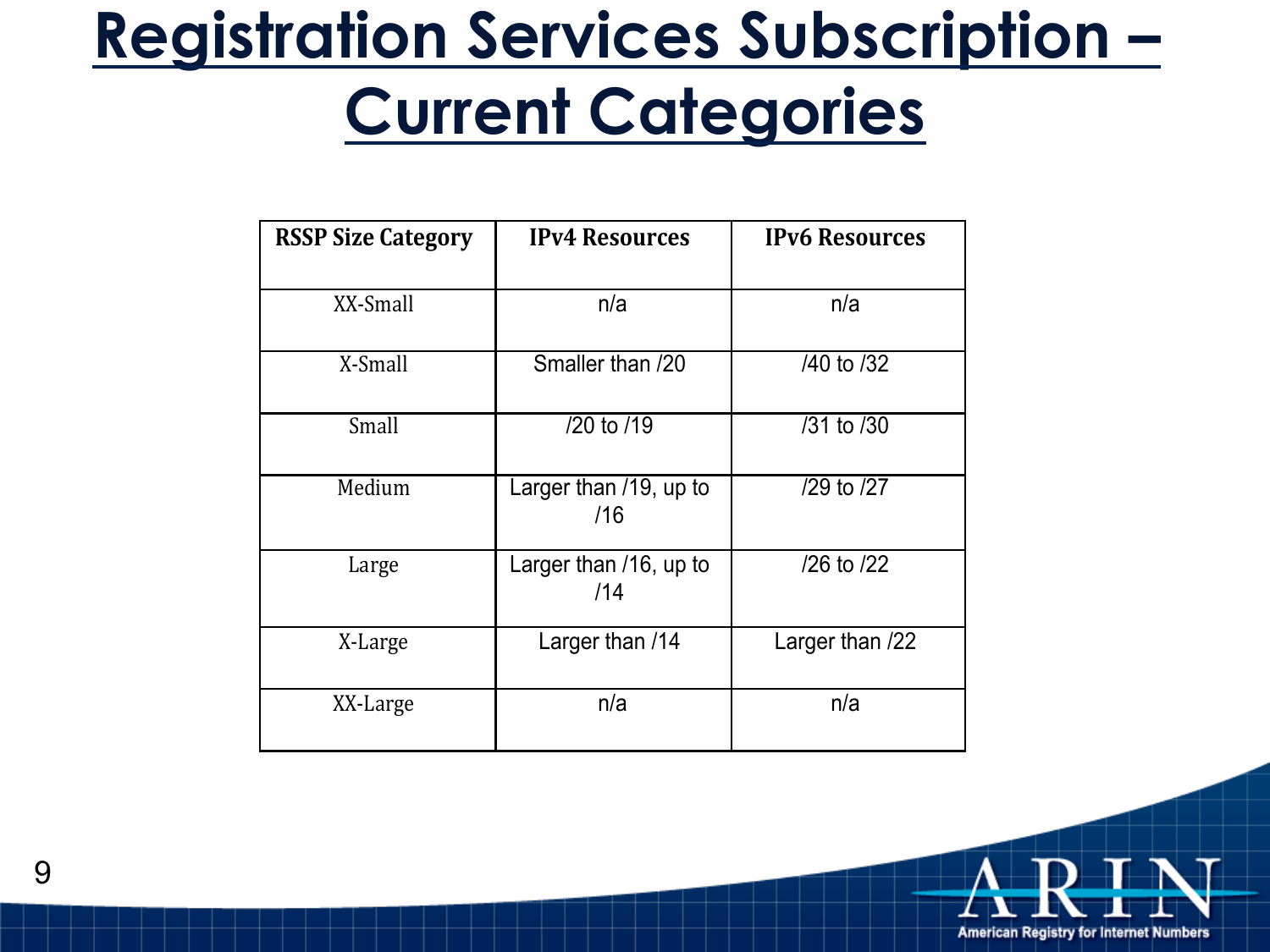### **Proposed Registration Services Subscription - Fee Structure**

| <b>RSSP Size Category</b> | <b>Annual Fee</b> | <b>Total IPv4 Resources Total IPv6 Resources</b> |                                             |
|---------------------------|-------------------|--------------------------------------------------|---------------------------------------------|
| XX-Small                  | \$<br>500         | /22 or Smaller                                   | /48 or Smaller                              |
| X-Small                   | \$1,000           | Larger than /22, up to<br>and including /20      | Larger than /48, up to<br>and including /36 |
| Small                     | \$2,000           | Larger than /20, up to<br>and including /18      | Larger than /36, up to<br>and including /32 |
| Medium                    | \$4,000           | Larger than /18, up to<br>and including /16      | Larger than /32, up to<br>and including /28 |
| Large                     | \$8,000           | Larger than /16, up to<br>and including /14      | Larger than /28, up to<br>and including /24 |
| X-Large                   | \$16,000          | Larger than /14, up to<br>and including /12      | Larger than /24, up to<br>and including /20 |
| XX-Large                  | \$32,000          | Larger than /12                                  | Larger than /20                             |

**American Registry for Internet Numbers** 

10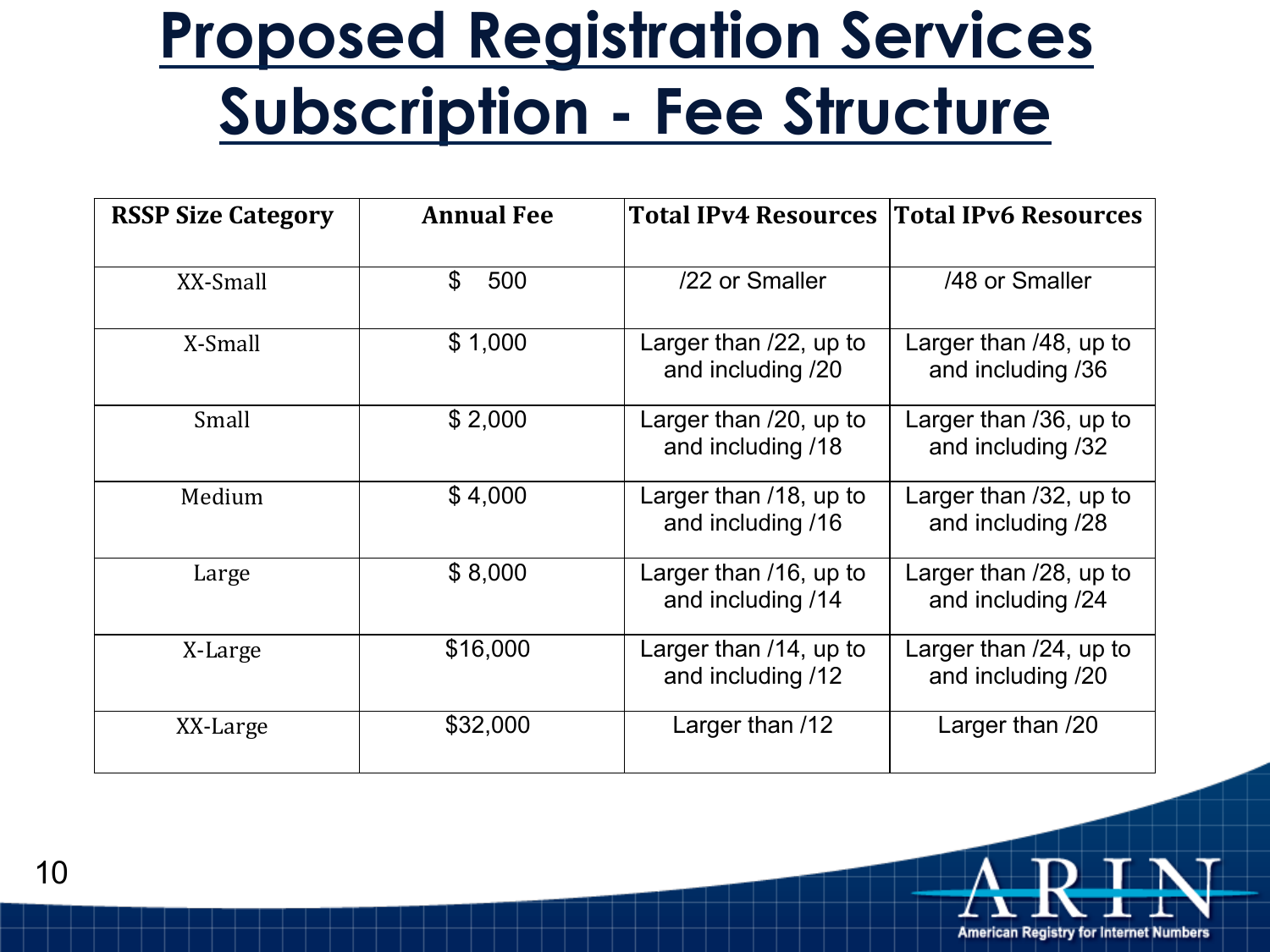## **Registration Services Subscription-Fee Category Migration**

| <b>Structure</b> | <b>IPv4 Category 2011 Category Breakdown</b><br><b>Breakdown</b> | <b>New</b><br><b>Category</b><br><b>XX-Small</b><br>( \$500) | <b>X-Small</b><br>(\$1,000 ) | <b>Small</b><br>$\sqrt{52,000}$ | <b>Medium</b><br>1,54,000 | <b>Large</b><br>\$8.000 | <b>X-Large</b><br>\$16,000 | <b>XX-Large</b><br>$$32,000$ ) |
|------------------|------------------------------------------------------------------|--------------------------------------------------------------|------------------------------|---------------------------------|---------------------------|-------------------------|----------------------------|--------------------------------|
| <b>XX-Small</b>  | n/a                                                              |                                                              |                              |                                 |                           |                         |                            |                                |
| X-Small          | 948                                                              | 363                                                          | 517                          | 68                              |                           |                         |                            |                                |
| Small            | 2,240                                                            | $\mathbf{1}$                                                 | 616                          | 1,439                           | 184                       |                         |                            |                                |
| Medium           | 630                                                              |                                                              |                              | 92                              | 388                       | 138                     | 11                         | 1                              |
| Large            | 106                                                              |                                                              |                              |                                 | 2                         | 54                      | 48                         | $\overline{2}$                 |
| X-Large          | 73                                                               |                                                              |                              |                                 |                           | 2                       | 18                         | 53                             |
|                  |                                                                  |                                                              |                              |                                 |                           |                         |                            |                                |
| XX-Large         | n/a<br><b>Total in each</b><br>new category                      | 364                                                          | 1,133                        | 1,599                           | 574                       | 194                     | 77                         | 56                             |

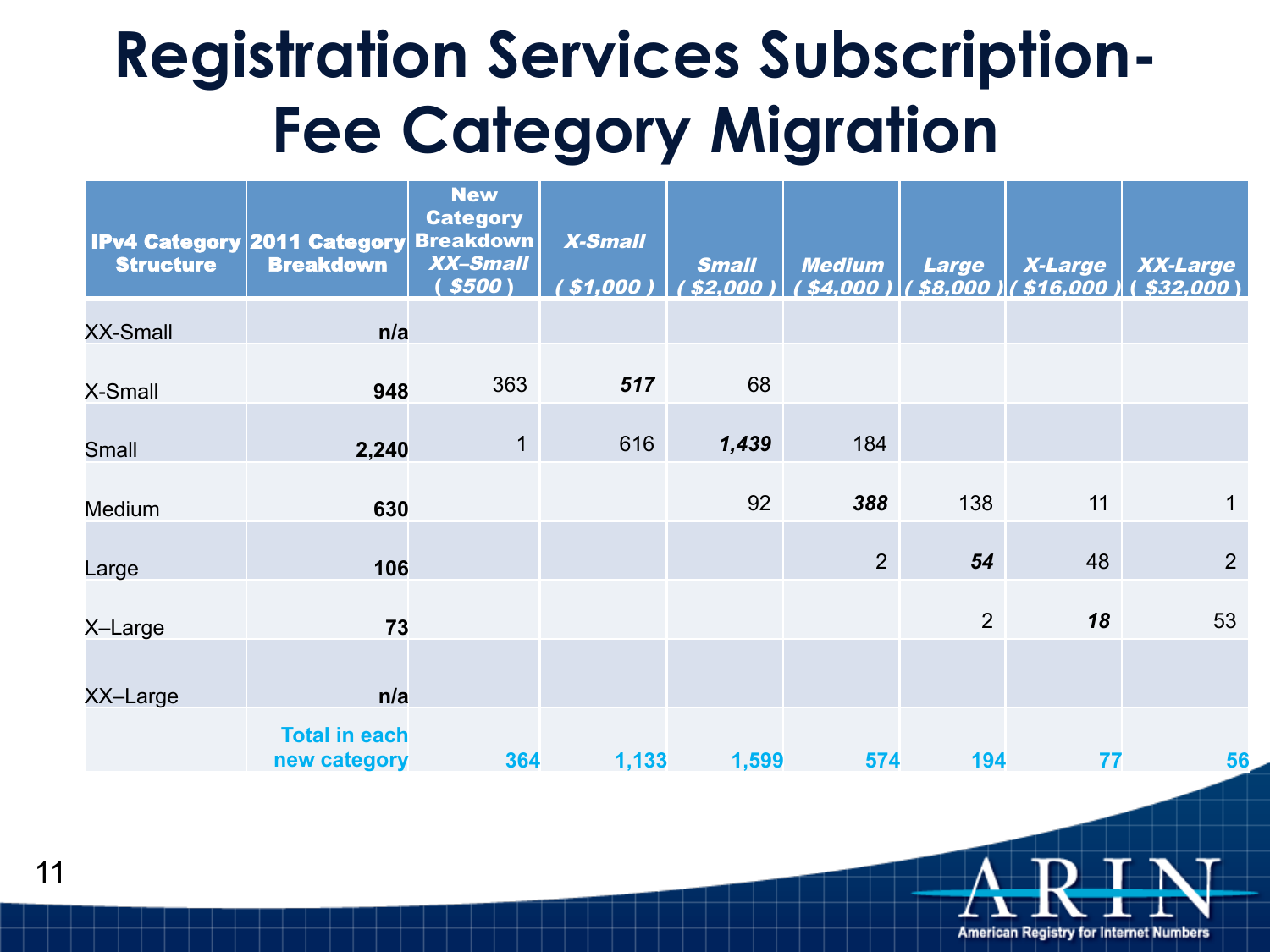#### **Overview of Category/Fee Changes**

**X-Small to Small 68 \$1,250 to \$ 2,000 Small to Medium 184 \$2,250 to \$ 4,000 Medium to Large 138 \$4,500 to \$ 8,000 Medium to X-Large 11 \$4,500 to \$16,000 Medium to XX-Large 1 \$4,500 to \$32,000 Large to X-Large 48 \$9,000 to \$16,000 Large to XX-Large 2 \$9,000 to \$32,000 X-Large to XX Large 53 \$18,000 to \$32,000** 

*505 Members see an increase* 

 *3492 Members see a decrease*

**American Registry for Internet Numbers**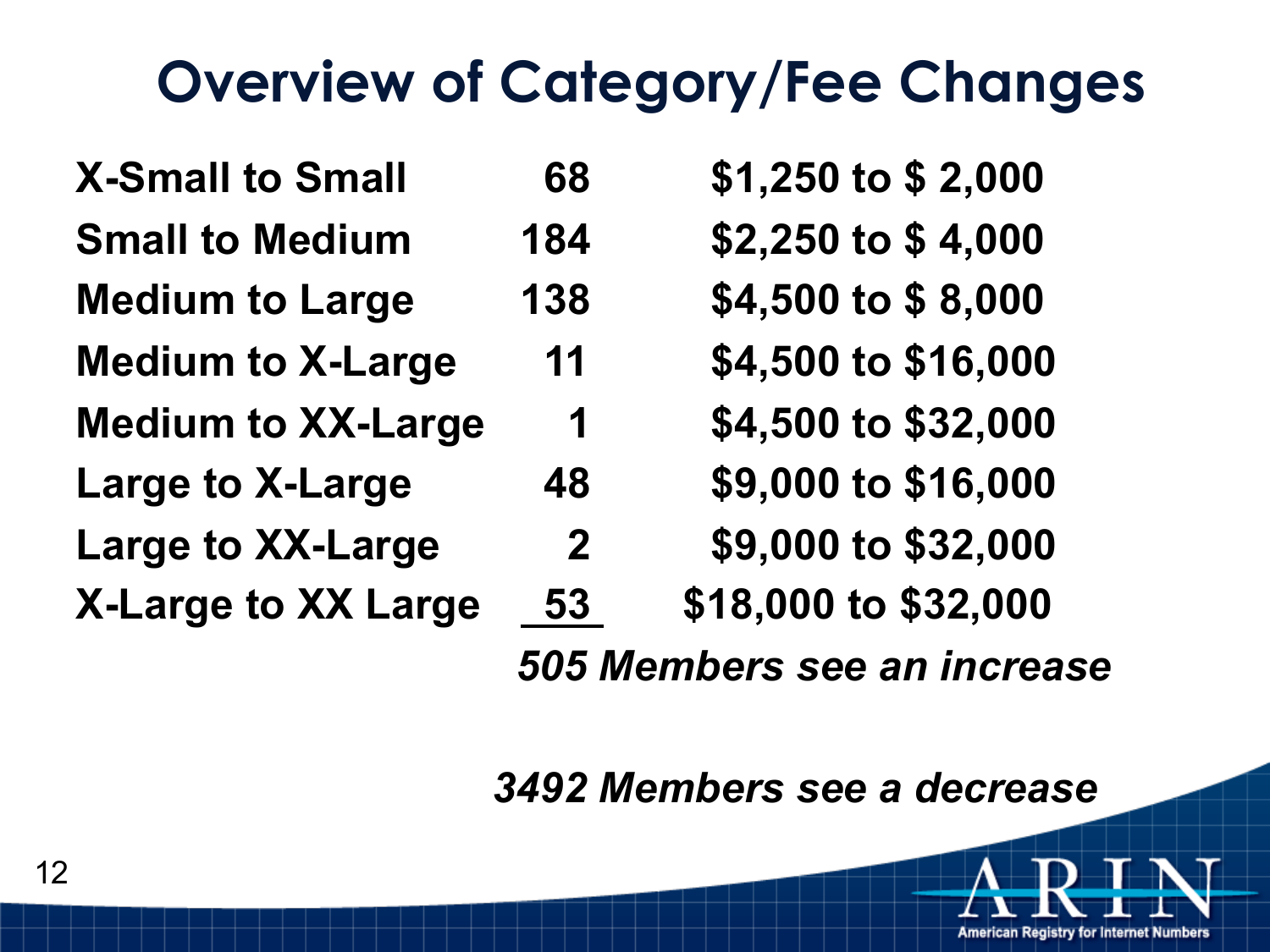## **Proposed RSSP Revenue Change**

| <b>IPv4 Category</b><br><b>Structure</b> | <b>Projected</b><br><b>Category</b><br><b>Structure</b><br>after<br><b>Cumulative</b><br><b>Migration</b> | <b>Current</b><br><b>Fee</b> | <b>Proposed</b><br><b>Fee</b> | <b>Net Revenue</b> | $%$ of<br><b>Total</b> | 2011<br><b>Current Fee</b><br><b>Revenues</b> | % of Total |
|------------------------------------------|-----------------------------------------------------------------------------------------------------------|------------------------------|-------------------------------|--------------------|------------------------|-----------------------------------------------|------------|
| <b>XX-Small</b>                          | 364                                                                                                       | n/a                          | \$500                         | \$182,000          | 1.60%                  | n/a                                           |            |
| X-Small                                  | 1,133                                                                                                     | \$1,250                      | \$1,000                       | \$1,133,000        | 9.98%                  | \$1,245,000                                   | 11.51%     |
| <b>Small</b>                             | 1,599                                                                                                     | \$2,250                      | \$2,000                       | \$3,198,000        | 28.17%                 | \$4,506,000                                   | 41.65%     |
| Medium                                   | 574                                                                                                       | \$4,500                      | \$4,000                       | \$2,296,000        | 20.22%                 | \$2,835,000                                   | 26.21%     |
| Large                                    | 194                                                                                                       | \$9,000                      | \$8,000                       | \$1,552,000        | 13.67%                 | \$909,000                                     | 8.40%      |
| X-Large                                  | 77                                                                                                        | \$18,000                     | \$16,000                      | \$1,232,000        | 10.85%                 | \$1,323,000                                   | 12.23%     |
| XX-Large                                 | 56                                                                                                        | n/a                          | \$32,000                      | \$1,760,000        | 15.50%                 | n/a                                           |            |
| <b>Totals</b>                            |                                                                                                           |                              |                               | \$11,353,000       |                        | \$10,818,000                                  |            |

**American Registry for Internet Numbers**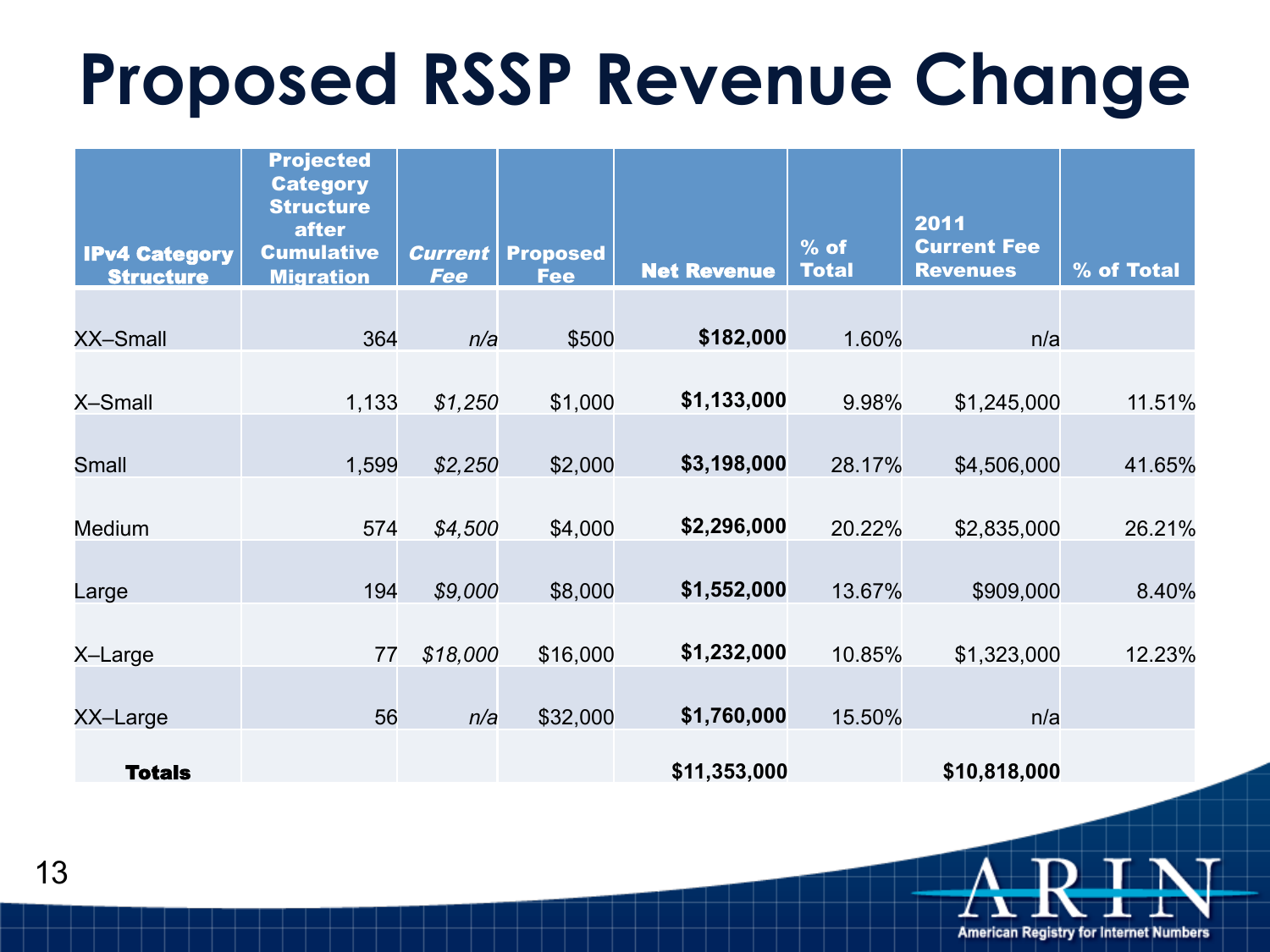## **2013 Revenue Distribution under proposed fees**

| <b>Line Items</b>                                     | <b>Estimated #</b> | <b>Proposed Fee</b>        | <b>2013 Projected</b><br><b>Revenue</b> |
|-------------------------------------------------------|--------------------|----------------------------|-----------------------------------------|
| Registration Services Subscription Plan Fees (Annual) | 3,997              | $$500 - $32,000$           | \$11,353,000                            |
| Maintenance Fees for ASNs (Annual)                    | 10,416             | \$100 per ASN              | 1,041,600<br>$\mathcal{L}$              |
| Maintenance Fees for End-user Address Blocks (Annual) | 3,500 orgs.        | \$100 per IP Address Block | 970,000<br>$\boldsymbol{\mathsf{S}}$    |
| End-user Address Request Fees (One Time)              | 743                | $$500 - $32,000$           | 897,000<br>\$                           |
| ASN Request Fees (One Time)                           | 1,428              | \$550 per Request          | 785,400<br>\$                           |
| Transfers Request Fees (One Time)                     | 400                | \$500 per Request          | 200,000<br>\$                           |
| Other (STLS Fees, membership, contributions, other)   |                    |                            | $\mathfrak{S}$<br>174,400               |
|                                                       |                    |                            |                                         |
| Total                                                 |                    |                            | \$15,421,400                            |